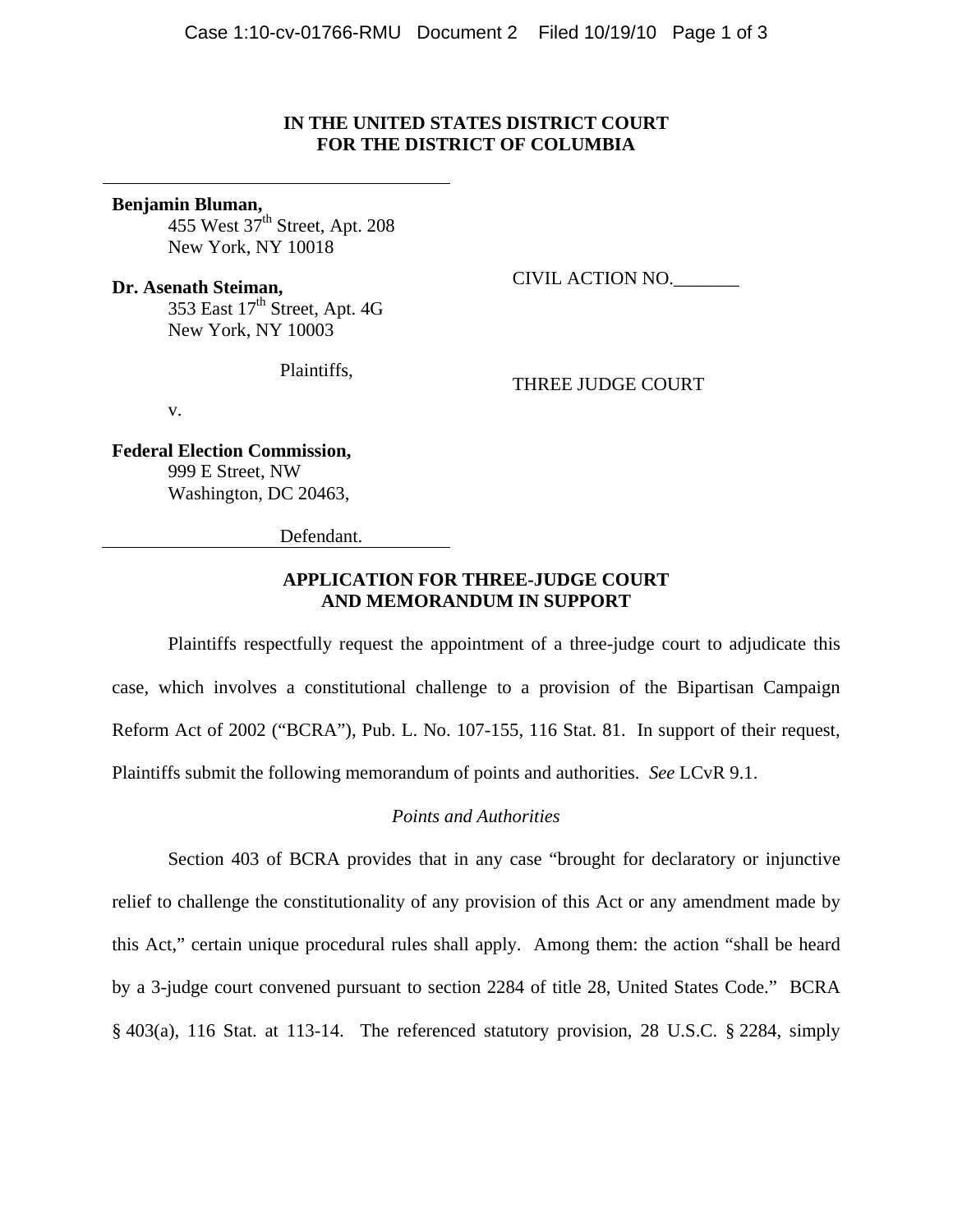#### Case 1:10-cv-01766-RMU Document 2 Filed 10/19/10 Page 2 of 3

provides that a "district court of three judges shall be convened when otherwise required by Act of Congress," and explains the mechanism for appointment of such a court.

 BCRA's special procedural rules apply automatically to any constitutional challenge "filed on or before December 31, 2006." BCRA § 403(d)(1). With respect to challenges filed after that date, the special provisions apply only if "the person filing such action elects such provisions to apply to the action." BCRA  $\S$  403(d)(2).

 Plaintiffs, in their Complaint, challenge the constitutionality under the First Amendment of § 303 of BCRA (codified at 2 U.S.C. § 441e), which restricts the speech rights of foreign nationals. *See* Complaint ¶¶ 1-3, 24-28. They seek declaratory and injunctive relief. *Id.* ¶ 3. Further, pursuant to  $\S 403(d)(2)$  of BCRA, Plaintiffs elect the provisions of  $\S 403(a)$  to apply to this action. Therefore, a three-judge court should be convened to hear this action.

Dated: October 19, 2010 Respectfully submitted,

Warren Postman D.C. Bar No. 995083

\_\_\_\_\_\_\_\_\_\_\_\_\_\_\_\_\_\_\_\_\_\_\_

Jacob M Roth D.C. Bar No. 995090

JONES DAY 51 Louisiana Avenue N.W. Washington, DC 200001 Telephone: (202) 879-3939 Facsimile: (202) 626-1700 wpostman@jonesday.com yroth@jonesday.com

### **Counsel for Plaintiffs**